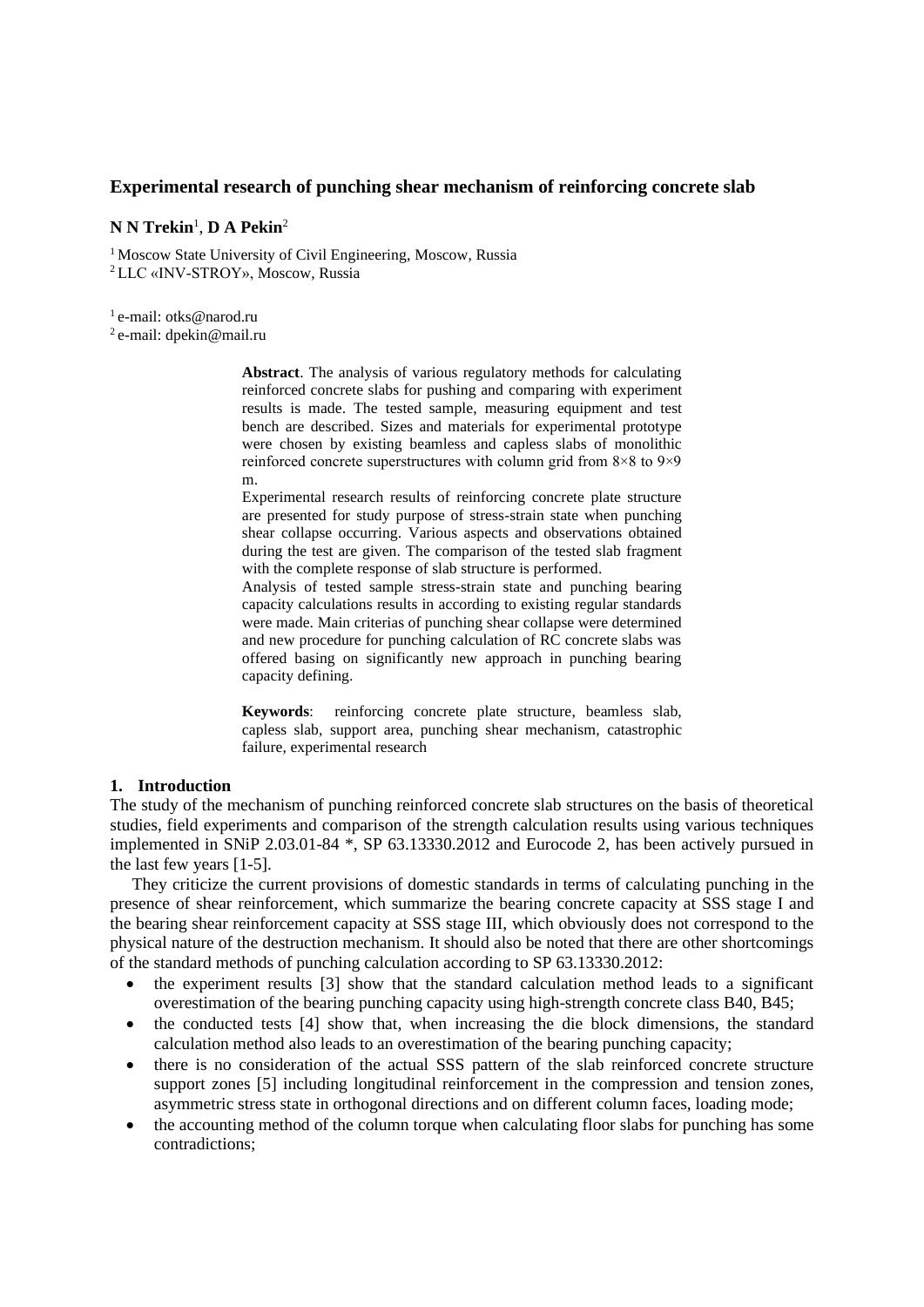- the design requirement set forth in clauses 8.1.46 and 10.3.17, in contrast to the requirements of SNiP 2.03.01-84\*, for placing shear reinforcement in the plan at a distance of at least  $h_0/3$  from the column faces (cargo area) for large thickness slab structures can lead to the implementation of the "constrained" punching mechanism, by analogy with the pile cap destruction;
- there are no recommendations for the calculation of the soil reactive pressure for base plates, in contrast to the method of SNiP 2.03.01-84 \* and Eurocode 2,
- and according to Eurocode 2:
- fully empirical determination of ultimate shear stresses in concrete based on the cube strength;
- uniform distribution of tangential stresses at the working section height, and not at the height of the compression concrete;
- a significant underestimation of the bearing punching capacity of the studied sample.

The punching mechanism is one of the most dangerous types of slab reinforced concrete structure destruction and depends on a large number of factors. Due to this fact, the further study of issues related to the punching mechanism implementation and the coverage of new unexplored destruction aspects is an important task, especially when a wide range of specialists are provided with test results of a monolithic reinforced concrete slab for punching with a sufficiently detailed sample description and experiment conducted previously for comparison with the new design of the beamless slab reinforced by a hidden metal capital [6] at the rigid connection.

# **2. Experimental researches**

## *2.1. Test bench and loading procedure description*

The supporting contour was made with dimensions in terms of  $2.16 \times 2.16 \times 0.24$  (h) m from a paired channel No. 24 of box-shaped cross-section to counduct tests. The supporting contour was installed on 8 posts of 1.2 m height, basing on reinforced floor. The slab sample has been installed on the centrifugal solution with a support length of 100 mm along the supporting contour. The punching was carried out through a loading plate with 4 hydraulic energizers from a common collector, capable of creating a force of 1000 kN each. The total weight of the equipment, applied before the experiment start, was 8 tons. Then, the punching applied to the coating fragment through the column was changed stepwise, increasing by 200 kN with an interval of 20 minutes, immediately before the destruction moment. The photographs of the described test with the test sample are shown in Figure 1.

## *2.2. Sample description*

The slab fragment manufacture uses heavy concrete of class B30 and reinforcement of class A500C 18Ø12 mm with a pitch of 100 mm in two directions in the lower zone at a distance of 25 mm from the center of 1 row of reinforcement to the plate face. The overall slab fragment dimensions are  $2.0 \times$  $2.0 \times 0.24$  (h) m. The column head was made in the form of a cube with a side size of 0.5 m and constructive reinforcement of the longitudinal (4Ø16 mm) and shear reinforcement (5Ø8 mm with an interval of 100 mm).

## *2.3. Measuring equipment description*

The reinforcing bars were equipped with two 2PKB-10 resistive-strain sensors (RSS-3) from the each side of the bar as shown in Figure 2. The reinforcement surface was preliminarily prepared for gluing by means of arranging flat pads placed parallel to each other from different sides. The compression concrete in the alignment with characteristic reinforcing bars was equipped with PL-60-11 resistivestrain sensors (RSS-2) with an interval of 100 mm as shown in Figure 2. The concrete surface was also preliminarily prepared for the gluing of resistive-strain sensors by means of flat pads arranged parallel to each other. The Vt-718-15 (0-30 mm) motion sensor (MS-1) was installed in the center of the lower sample edge to determine the deflections. Moreover, The PCE-MM200 electron microscope was installed on one of the column faces on the lower slab surface near the location of the resistive-strain sensors 3,4; 30 for measuring the opening of normal crack width using the subsequent comparison with the standard line of 0.4 mm thickness on the measuring line (Elcometer 143).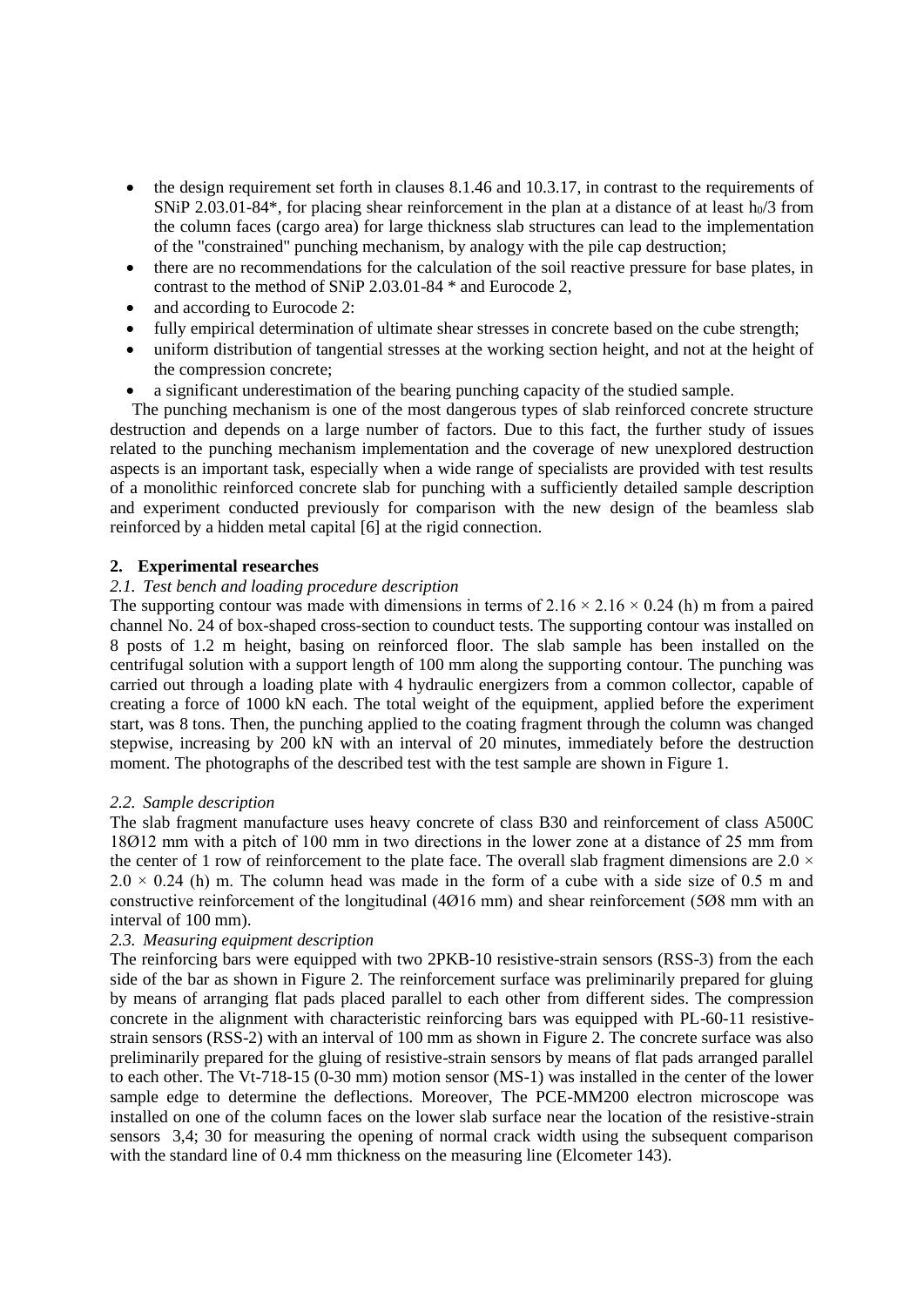Tables 1–3 show the indications of resistive-strain sensors, installed on the reinforcement and concrete, as well as the indicators of the motion sensor and the electron microscope as the sample is punched with a stepwise increasing load.

# *2.4. Measurement results*



a) sample on the bench, side view b) sample on the bench, view from

**Figure 1.** Test bench



below



**Figure 2.** Slab fragment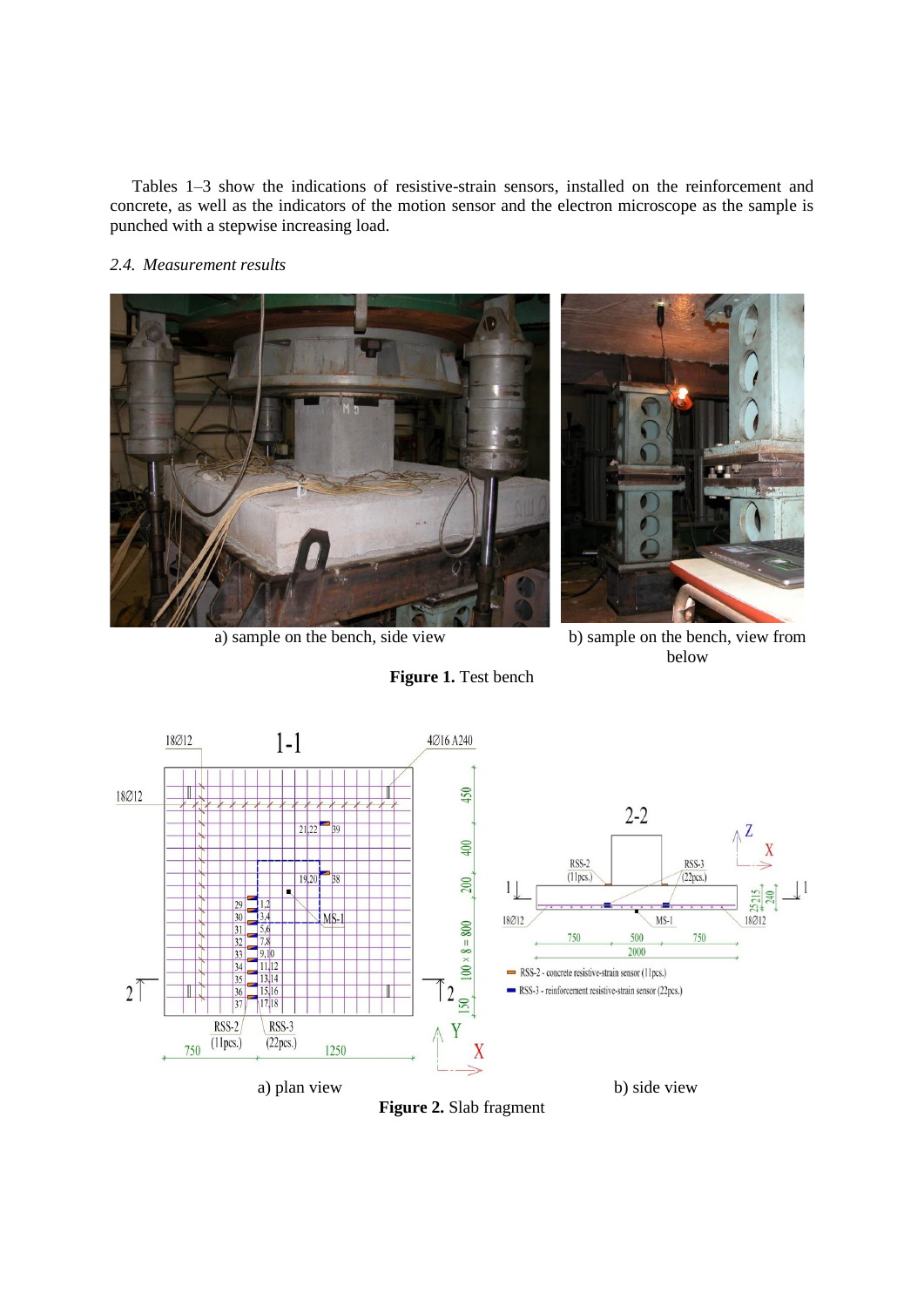| Sensor No.     | Resistive-strain sensor relative deformations $\varepsilon$ , % |          |          |              |                |          |                          |
|----------------|-----------------------------------------------------------------|----------|----------|--------------|----------------|----------|--------------------------|
|                | 80 kN                                                           | 280 kN   | 480 kN   | 680 kN       | 880 kN         | 1080 kN  | 1180 kN                  |
| RSS -3-1       | $\overline{\phantom{0}}$                                        | 0.047    | 0.134    | 0.209        | 0.254          | 0.338    |                          |
| RSS-3-2        | $\overline{\phantom{a}}$                                        | 0.045    | 0.140    | 0.208        | 0.254          | 0.409    | $\overline{\phantom{0}}$ |
| RSS-3-3        | $\overline{\phantom{a}}$                                        | 0.036    | 0.121    | 0.186        | 0.233          | 0.357    | ٠                        |
| RSS-3-4        | $\overline{\phantom{a}}$                                        | 0.041    | 0.126    | 0.190        | 0.234          |          | $\overline{\phantom{a}}$ |
| RSS -3-5       | $\overline{\phantom{a}}$                                        | 0.038    | 0.143    | $\equiv$     | $\equiv$       |          | $\overline{\phantom{a}}$ |
| RSS-3-6        | $\overline{\phantom{a}}$                                        | 0.037    | 0.118    | 0.184        | 0.237          | 0.369    | $\overline{\phantom{0}}$ |
| RSS -3-7       | $\overline{\phantom{a}}$                                        | $\equiv$ |          | $\equiv$     | $\blacksquare$ | $\sim$   | $\overline{\phantom{a}}$ |
| <b>RSS-3-8</b> | $\overline{\phantom{a}}$                                        | 0.032    | 0.103    | 0.170        | 0.234          | 0.299    | $\overline{\phantom{0}}$ |
| RSS-3-9        | $\overline{\phantom{a}}$                                        | 0.037    | 0.093    | 0.150        | 0.213          | 0.298    | $\overline{\phantom{a}}$ |
| RSS-3-10       | $\overline{\phantom{a}}$                                        | 0.079    | 0.162    | 0.354        | 0.443          | 0.570    | -                        |
| RSS-3-11       | $\overline{\phantom{a}}$                                        | 0.042    | 0.096    | 0.147        | 0.199          | 0.268    | $\overline{\phantom{a}}$ |
| RSS-3-12       | $\overline{\phantom{a}}$                                        | 0.031    | 0.079    | 0.122        | 0.173          | 0.234    | $\blacksquare$           |
| RSS-3-13       | $\blacksquare$                                                  | 0.037    | 0.086    | 0.120        | 0.148          | 0.226    | $\frac{1}{2}$            |
| RSS-3-14       | $\blacksquare$                                                  | 0.039    | 0.086    | 0.121        | 0.151          | 0.211    | $\blacksquare$           |
| RSS-3-15       | $\overline{\phantom{a}}$                                        | 0.031    | 0.071    | 0.107        | 0.136          | 0.187    | $\frac{1}{2}$            |
| RSS -3-16      | $\overline{\phantom{a}}$                                        | 0.023    | 0.056    | 0.083        | 0.110          | 0.164    | $\overline{\phantom{a}}$ |
| RSS-3-17       | $\blacksquare$                                                  | $-0.005$ | $-0.002$ | $\mathbf{0}$ | 0.010          | 0.040    | ÷                        |
| RSS-3-18       | $\blacksquare$                                                  | 0.021    | 0.043    | 0.109        | 0.133          | 0.182    | $\overline{\phantom{a}}$ |
| RSS -3-19      | $\overline{\phantom{a}}$                                        | 0.098    | 0.228    | $\omega$     |                | $\omega$ | $\overline{\phantom{0}}$ |
| RSS -3-20      | $\overline{\phantom{a}}$                                        | 0.034    | 0.115    | 0.187        | 0.243          | 0.337    | $\overline{\phantom{0}}$ |
| RSS -3-21      | $\overline{\phantom{0}}$                                        | 0.024    | 0.059    | 0.092        | 0.120          | 0.175    | $\overline{\phantom{0}}$ |
| RSS -3-22      | $\overline{\phantom{a}}$                                        | 0.022    | 0.064    | 0.125        | 0.171          | 0.234    |                          |

**Table 1.** Reinforcement resistive-strain sensor data

| Sensor No.     | Relative concrete sensor deformations $\varepsilon$ , % |          |          |          |          |          |         |
|----------------|---------------------------------------------------------|----------|----------|----------|----------|----------|---------|
|                | 80 kN                                                   | 280 kN   | 480 kN   | 680 kN   | 880 kN   | 1080 kN  | 1180 kN |
| RSS -2-29      | -                                                       | 0.024    | 0.019    | 0.018    | 0.026    | 0.049    | -       |
| $RSS - 2-30$   |                                                         | 0.012    | 0.001    | $-0.005$ | 0.001    | 0.03     |         |
| RSS -2-31      |                                                         | 0.007    | $-0.003$ | $-0.011$ | $-0.004$ | 0.031    | -       |
| $RSS - 2-32$   |                                                         | 0.015    | 0.006    | 0.001    | $-0.007$ | $-0.019$ |         |
| $RSS - 2-33$   |                                                         | $-0.016$ | $-0.038$ | $-0.053$ | $-0.073$ | $-0.099$ |         |
| RSS -2-34      |                                                         | 0.019    | 0.016    | 0.014    | 0.003    | $-0.012$ |         |
| $RSS - 2 - 35$ |                                                         |          |          | -        |          |          |         |
| $RSS - 2-36$   |                                                         | $\Omega$ | $-0.007$ | $-0.015$ | $-0.021$ | $-0.025$ |         |
| RSS -2-37      |                                                         |          |          |          |          |          |         |
| $RSS - 2 - 38$ |                                                         | $-0.018$ | $-0.04$  | $-0.061$ | $-0.072$ | $-0.059$ |         |
| $RSS - 2-39$   |                                                         | $-0.028$ | $-0.052$ | $-0.083$ | $-0.101$ | $-0.124$ |         |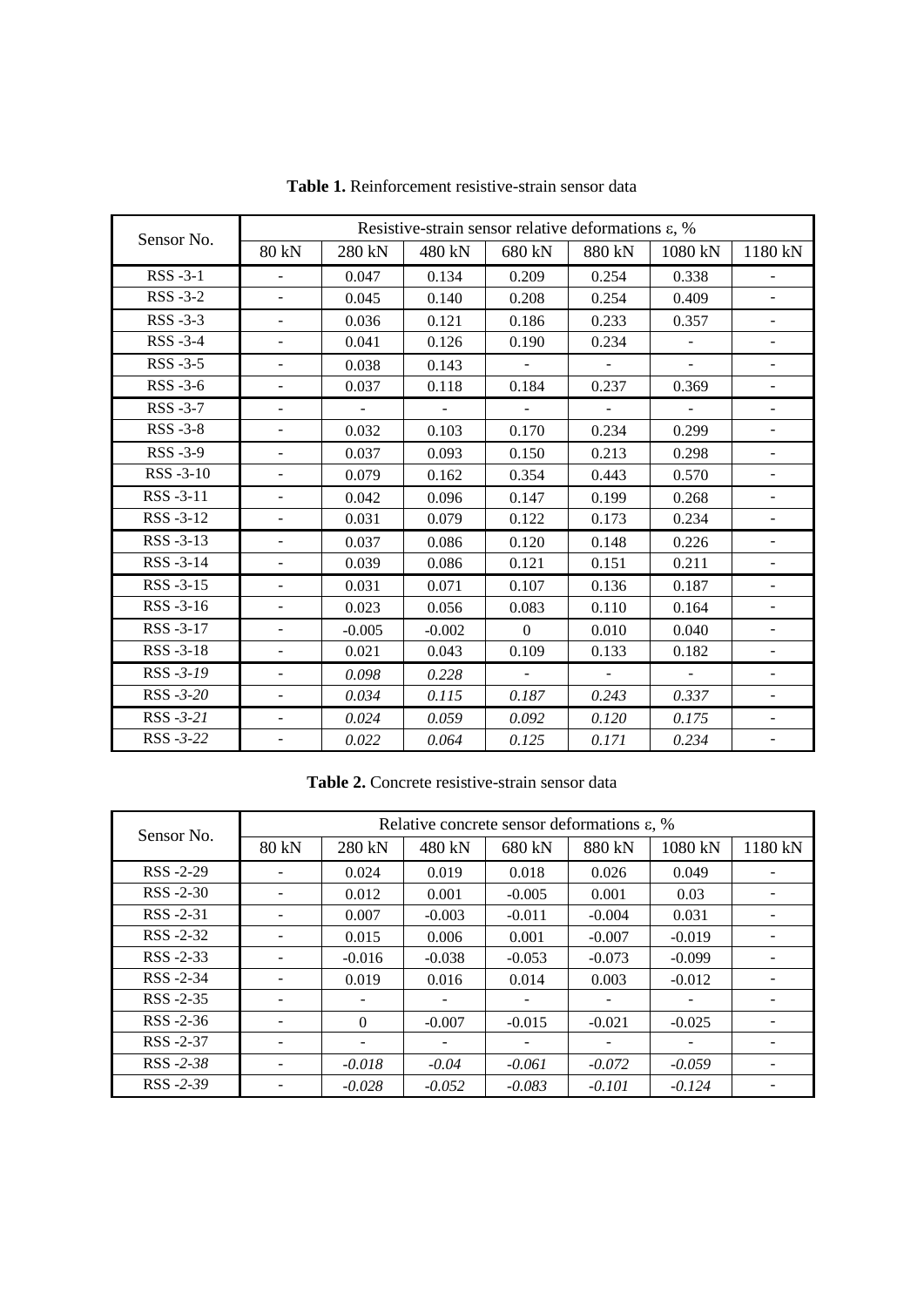| <b>Table 3.</b> Vertical motion data |  |
|--------------------------------------|--|
|--------------------------------------|--|

|               | Vertical motion (VM-718-15), mm |                                                        |        |        |        |         |         |  |
|---------------|---------------------------------|--------------------------------------------------------|--------|--------|--------|---------|---------|--|
| <b>Sensor</b> |                                 | Normal crack opening width (PCE-MM200 and RSS-3-3), mm |        |        |        |         |         |  |
|               | 80 kN                           | 280 kN                                                 | 480 kN | 680 kN | 880 kN | 1080 kN | 1180 kN |  |
| $VM-718-15$   |                                 | 0.74                                                   | 2.40   | 4.01   | 5.73   | 8.71    | 9.26    |  |
| PCE-MM200     |                                 | 0.288                                                  | 0.352  | 0.520  | 0.624  | 0.736   | -       |  |
| $RSS-3-3*$    |                                 | 0.086                                                  | 0.290  | 0.446  | 0.559  | 0.857   |         |  |

\* – to calculate the crack opening width using the RSS-3-3 sensor readings and the average annular crack spacing equal to 240 mm

#### **3. Analysis of the strain-stress state and the sample destruction**

The compressive concrete strength according to the test results of cube samples of  $100 \times 100 \times 100$ mm and subsequent statistical processing corresponded to conditional class B27.3 with mechanical characteristics:  $R_{b,n} = 20.2 \text{ MPa}$ ,  $R_{btn} = 1.62 \text{ MPa}$ ,  $E_b = 31200 \text{ MPa}$ . The following concrete values were used to compare the experimental values of relative deformations with characteristic values on two-line strain diagrams under conditions of short puncing action:  $\varepsilon_{h1}=0.15\%$ ,  $\varepsilon_{h2}=0.35\%$ ,  $E_{h,\text{red}}=13467$ MPa and reinforcement:  $\varepsilon_{s0}=0.22\%$ ,  $\varepsilon_{s2}=2.5\%$ ,  $R_{s,n}=500$  MPa,  $E_s=200000$  MPa,  $\mu_s=0.5\%$ .

The plate in dimensions between the supporting contour and the column top is in a complex strainstress state (SSS), characterized by the action of bending and torsional moments, and shear forces. In the upper zone, directly below the column, the bulk strain-stress state occurs under the action of action of all strain tensor components.

The supporting contour perimeter has tearing and rotation of the side slab faces, reaching maximum values in the sample corners as they are punched, and therefore the vertical loads gradually start to be transferred to the supporting contour not through the entire sample support area, but only through the middle slab fragment parts. This aspect explains the different in sign and significance values of the relative deformations for individual bars. Table 1 according to sensor data shows 17, 18 and 9, 10, respectively.

When analyzing the resistive-strain sensor results Table 1 shows that the plastic material work begins at 4th punching stage (880 kN), when the values of relative deformations in sensors  $1-10$ installed on half of the bars exceed  $\varepsilon_0$ =0.22%. As for the other half of the bars at this punching stage, the reinforcement stresses do not exceed the yield strength. At the next stage, according to the resistive-strain sensors, the deformations of all the bars in this cross section, except for two on each side, pass into the plastic diagram area.

When analyzing the sensor values of concrete 29-32 Table 2 shows the different SSS pattern: there is a tension on the side of the compression concrete on one column side, then in the punching process it is transformed into compression, then in separate zones again into tension. As for the sensor samples 38 and 39, there is a similar situation, but without changing the stress signs: there are significantly less relative deformations in sensor 38 on the column face than in sensor 39, separated from the column at a distance close to the slab thickness. The explanation of these resistive-strain sensor values in the features of the SSS slab is the occurrence of local tension zones on the concrete surface around the perimeter of the column due to the indentation punching in two planes with the separation of the slab corners in diagonal directions and others. It should be noted that the maximum values of the concrete and reinforcement relative deformations during fracture are substantially less than its limiting values, which are specified above using state diagrams.

The relationship between the punch and the vertical motions in the slab center is given in Table 3; it is almost linear dependence in the range of 2-4 punching stages, and at  $1<sup>st</sup>$  and  $5<sup>th</sup>$  stages it is "steeper" and "gentler", respectively. The value of the maximum deflection at  $6<sup>th</sup>$  punching stage was fixed at a load in the range of 1080–1280 kN immediately before the sample destruction without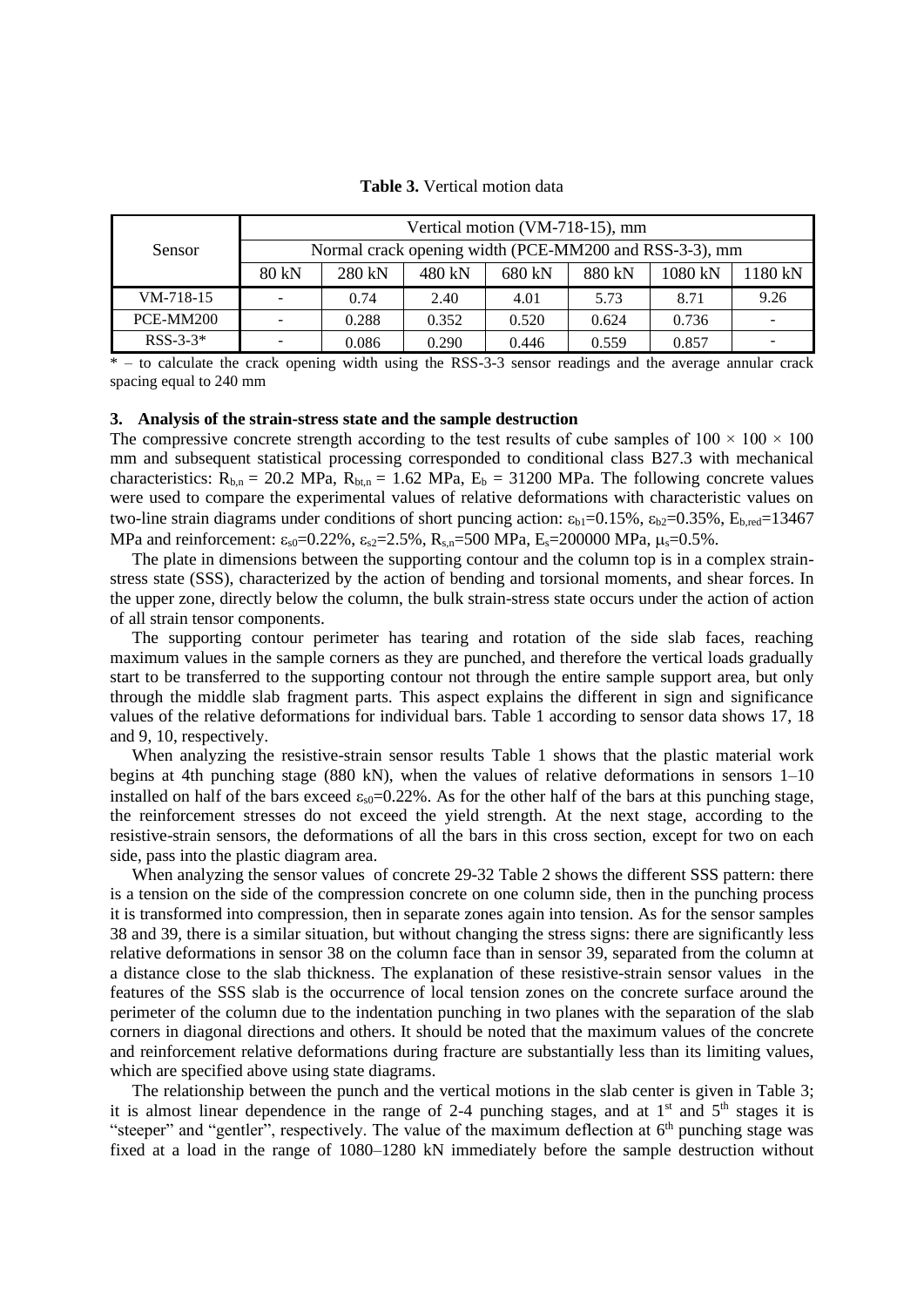ensuring the holding for each stage of exposure at 20 min. and the possibility of taking readings of all other sensors.

The sample destruction at the  $6<sup>th</sup>$  stage under a punch of  $\sim$  1180 kN was brittle with the formation of a punching pyramid and was accompanied by strong cotton, associated with the separation surface formation in the concrete body and the sample separation into parts. The cracking pattern on the bottom slab face after the sample destruction is shown in Figure 3; there is a "through" crack (upper base of the punching pyramid) and local chipped concrete along the column perimeter shown in Figures 4 and 5 (b), respectively. The cracks formed on the lower and upper edges of the slab are shown in fig. 5 close up. It should be noted that there were almost no cracks on the lower slab face in the column dimensions due to the fact that the slab cross-section together with the column has significantly larger geometrical characteristics compared to a regular section. The distance between the annular cracks around the column varies from 100 to 300 mm, the crack length has gaps and intersections with radial cracks, which in turn are almost straight along the supporting contour and around the column, are mostly curvilinear and can deviate significantly from the original direction.

The values of the normal crack opening width, obtained experimentally (according to an electron microscope) and analytically (according to relative reinforcement deformations) and given in Table 3, significantly differ only at the first punching stage; further, the obtained results show satisfactory convergence.



**Figure 3.** Lower (tension) slab face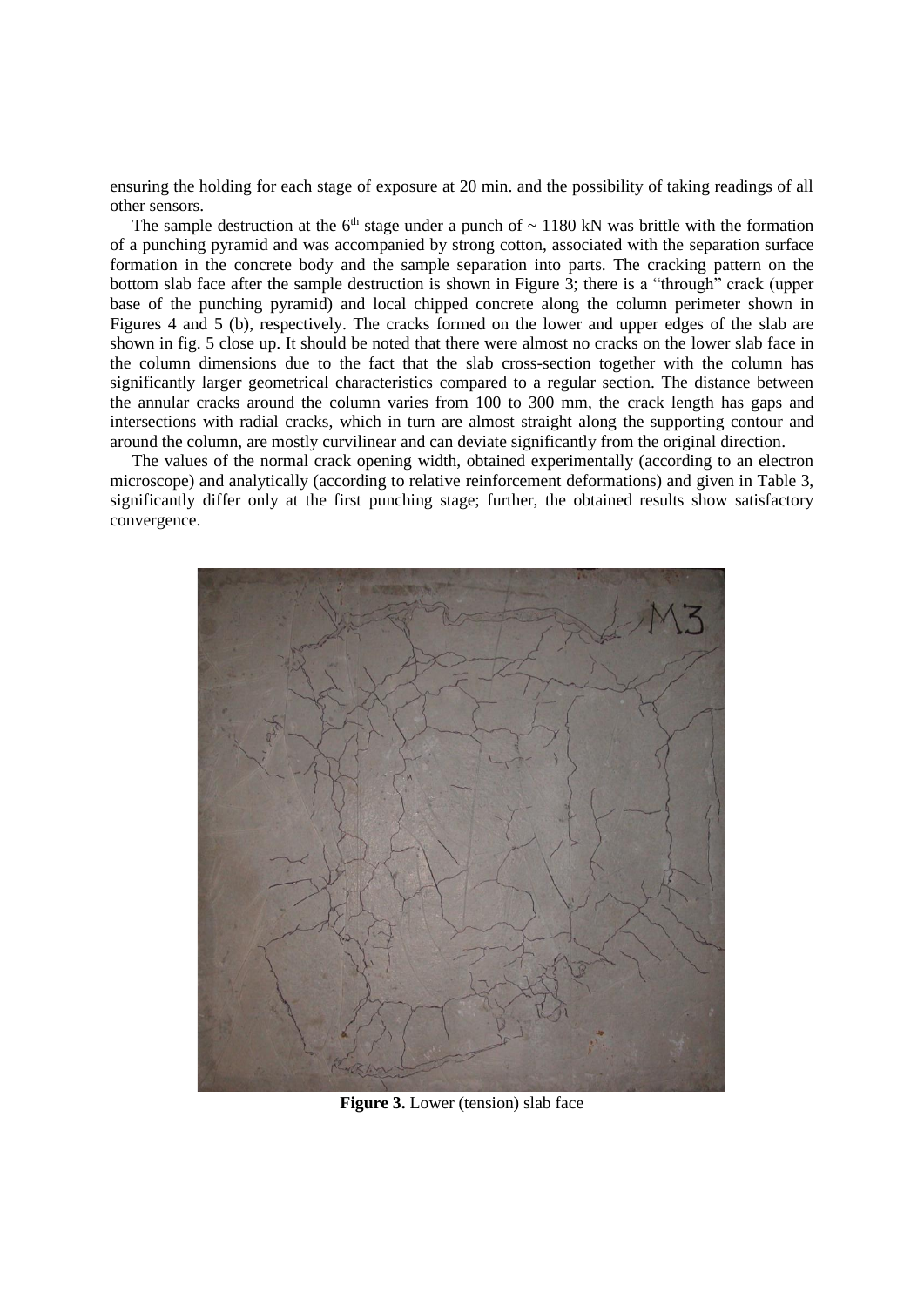

**Figure 4.** Upper (compression) slab face



a) ring crack on the lower the slab face b) column cracks and spalls **Figure 5.** Cracks characterizing the punching pyramid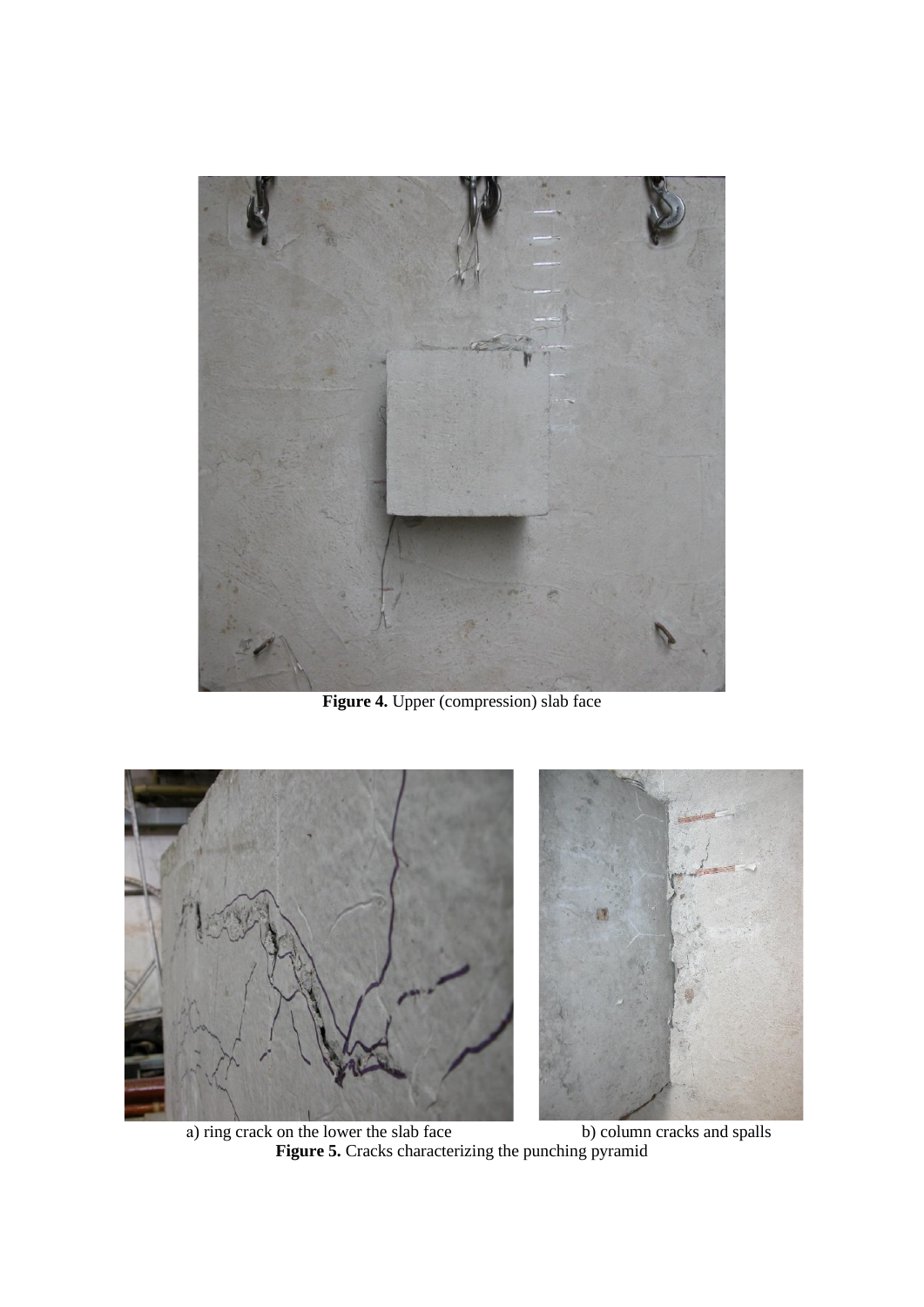#### **4. Bearing punching capacity determination and analysis of results**

The bearing punching capacity according to the methods of SNiP 2.03.01-84\* and SP 63.13330.2012, which are almost equivalent to each other, amounted to 962 kN. The punching coefficient, equal to the ratio of the calculated and destructive punches, was  $962/1180 = 0.82$ . When calculating punching according to the Eurocode 2 method, a fundamentally different approach is used; the maximum shall stresses (shall stresses are evenly distributed over the working section height) on two different contours: along the perimeter of the column faces and around the perimeter around the column at a distance of  $2h_0$  are compared with the maximum allowable stresses of the concrete shall for each circuit separately. The utilization factor for the column faces was  $V_{Ed,col}/V_{Rd,max} = 2.82/7.2 = 0.39$  and on the outer contour it was  $V_{Ed,u}/V_{Rd,c} = 1.06/0.80 = 1.33$ . Thus, when comparing factors based on SNiP and Eurocode, the latter had a significant margin of  $1.33/0.82 = 1.62$ .

The reduced slab torque in the cross section with dimensions of  $2000 \times 240$  (h) mm on the column face with a load of 1180 kN, obtained on the basis of an improved technique [6], was 206 kN\*m, while the limiting torque of a given cross section for the most remote from the longitudinal reinforcement face (a =  $25 + 12 = 37$  mm), was equal to 193 kN\*m. The flexural utilization factor, equal to the ratio of the limiting and reduced torques, was  $206/193 = 1.07$ . Obviously, in this case, the implementation of the punching mechanism could be triggered by the achievement of the limiting bearing slab capacity during torquing, and this factor is one of the prerequisites for improving the calculation punching method.

According to the experiment results, it was also found that the punching pyramid surface had a "fracture" on the column faces, i.e., the height of the truncated pyramid is somewhat less (by the height of the compression concrete near the column) than it is shown at Figures 5 (b) and 6. In tis case, it should be noted that the compression concrete height of the specified cross section in determining the limiting torque was 25.1 mm and slightly exceeded the corresponding vertical depth of the "through" crack along the column boundary during the punching pyramid formation. Moreover, the compression slab structure height is variable and increases with distance from the column while reducing the level of compressive stresses. Due to this fact, there is a need for more accurate determination of the compression concrete height in the column dimensions in the marginal stage.



**Figure 6.** Side pusing pyramid faces with "fractures"

The other important factor recorded experimentally and schematically and shown in Figure 6, concerns the punching pyramid inclination angles, which approximately amount to  $-20$  °. Figures 3 and 5 (a) show the areas of the lower punching pyramid base using the double lines. It should be noted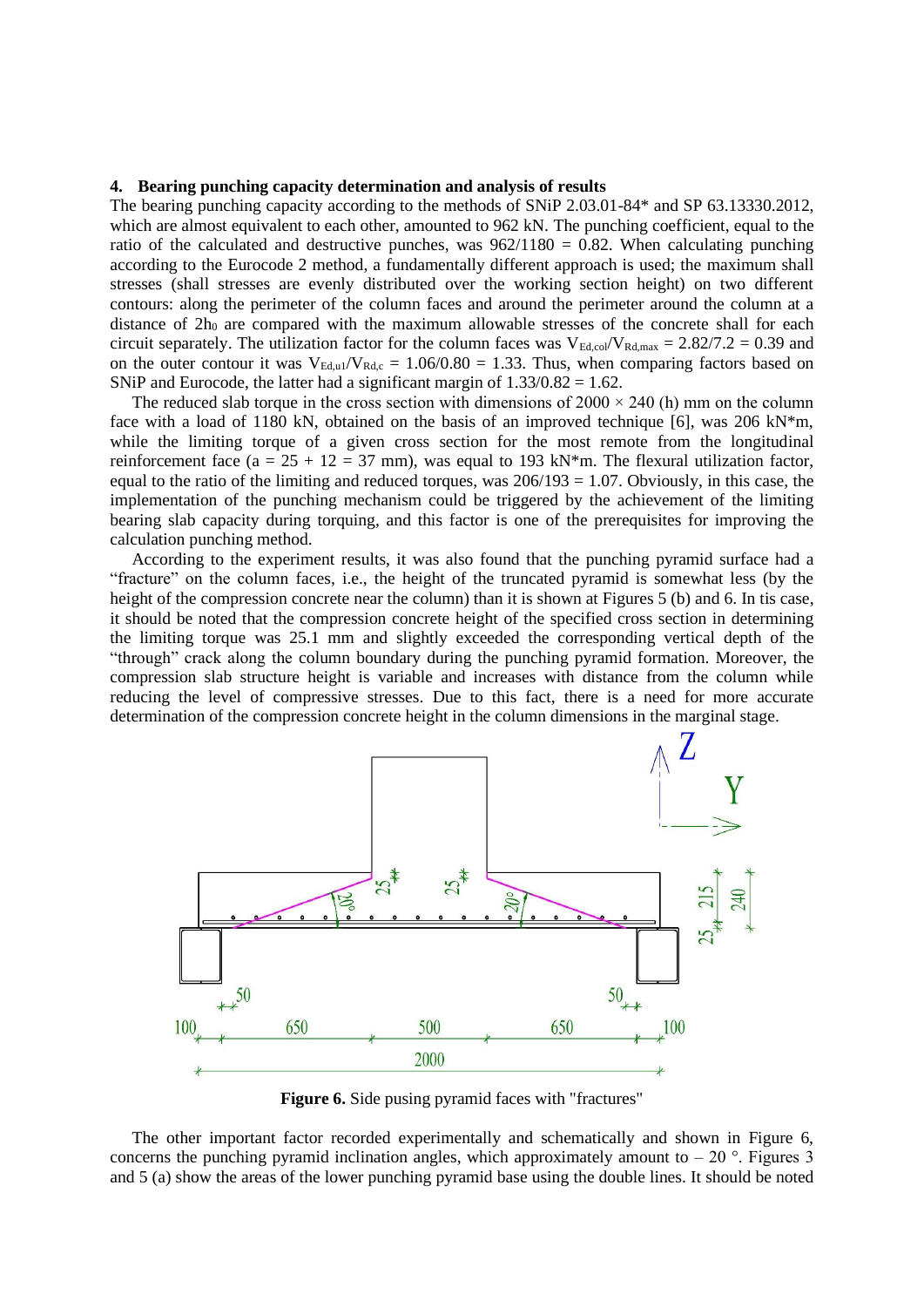that there is a separation only in the upper and lower slab parts as shown in Figure 3, in the direction of the longitudinal reinforcement having a minimum protective layer, and there are no any such "through" cracks on the side slab parts as at the fracture beginning (after cotton) the pressure in the hydraulic station drops instantly, and only the load of the slab own weight continues and equipment, which is not enough for further destruction with full separation of the sample into parts. When using domestic regulatory punching calculation methods, the reduced pyramid inclination angles should obviously increase the bearing capacity, which is not confirmed by the obtained value of the breaking load and actually indicates the implementation of another slab structure destruction mechanism during the punching by Eurocode 2 that is one of the main assumptions that is used in domestic regulatory procedures and implies a uniform distribution of tension stresses across the punching pyramid surface, but nevertheless it is not true. The fallacy of such assumption can be easily illustrated in the following example; it is just necessary to take a paper sheet at two points closely spaced from each other, and begin tearing one part away from the other, applying force in opposite directions across the sheet, but it is impossible to distribute the load evenly along the break line. This is the fundamental difference of the destruction mechanism during punching from other types of destruction, which is primarily determined by the material properties such as various concrete resistance to tension and compression, as well as other factors incuding design, strength and stress level, and pucnnching mode.

#### **5. Conclusions and the proposed method of calculating punching slabs**

According to the experiment results and the other data analysis, it is necessary to note some important aspects and suggest the following method development for calculating pushing slab reinforced concrete structures:

- the tested surface and floor slab fragments in the form of individual samples, freely supported along the contour, differ significantly from multi-span continuous analogs of the applicable SSS in the support zone;
- the inclination angle of the punching pyramid faces is variable and depends on many factors;
- the height of the compression concrete in the cross section of the column face support zone is variable and increases with distance from the column while reducing the level of compression stresses;
- the concrete surface near the column faces, associated with pressing the punch into the slab body has tension stresses;
- the normal crack opening width, calculated on the basis of electron microscope data, at the first punching stage differs significantly from the similar width, calculated analytically using the reinforcement resistive-strain sensors, starting from the second stage, the matching results can be considered satisfactory;
- the uniform distribution of tension stresses on the puncing pyramid surface does not correspond to reality;
- the punching mechanism trigger may lead to the transition of a number of tension reinforcing bars into the plastic work area and decrease critically in the height of the compression concrete due to the growth of normal and inclined cracks;

in general, it is possible to use Coulomb's law modification for the mathematical description of the punching mechanism at different SSS stages:

$$
F_{b,ult} = V_1 \cdot V_2 \cdot V_3 \cdot \sum_{i=1}^{n} x_i \cdot b_i \cdot (\sigma_{bi} \cdot \varphi_p + R_{bt}),
$$
\n(1)

where,  $x_i$  – height of the compression concrete at the i-th of the column face;

 $b_i$  – width of the *i*-th column face;

 $\varphi_p$  – concrete shear coefficient;

 $\sigma_{hi}$  – horizontal normal stresses in concrete at the i-th column face;

 $R_{bt}$  – concrete tensile strength;

 $v_1$  – SSS coefficient: for III phase – 1, for I phase –  $1/Cos45^\circ=1.4$ ;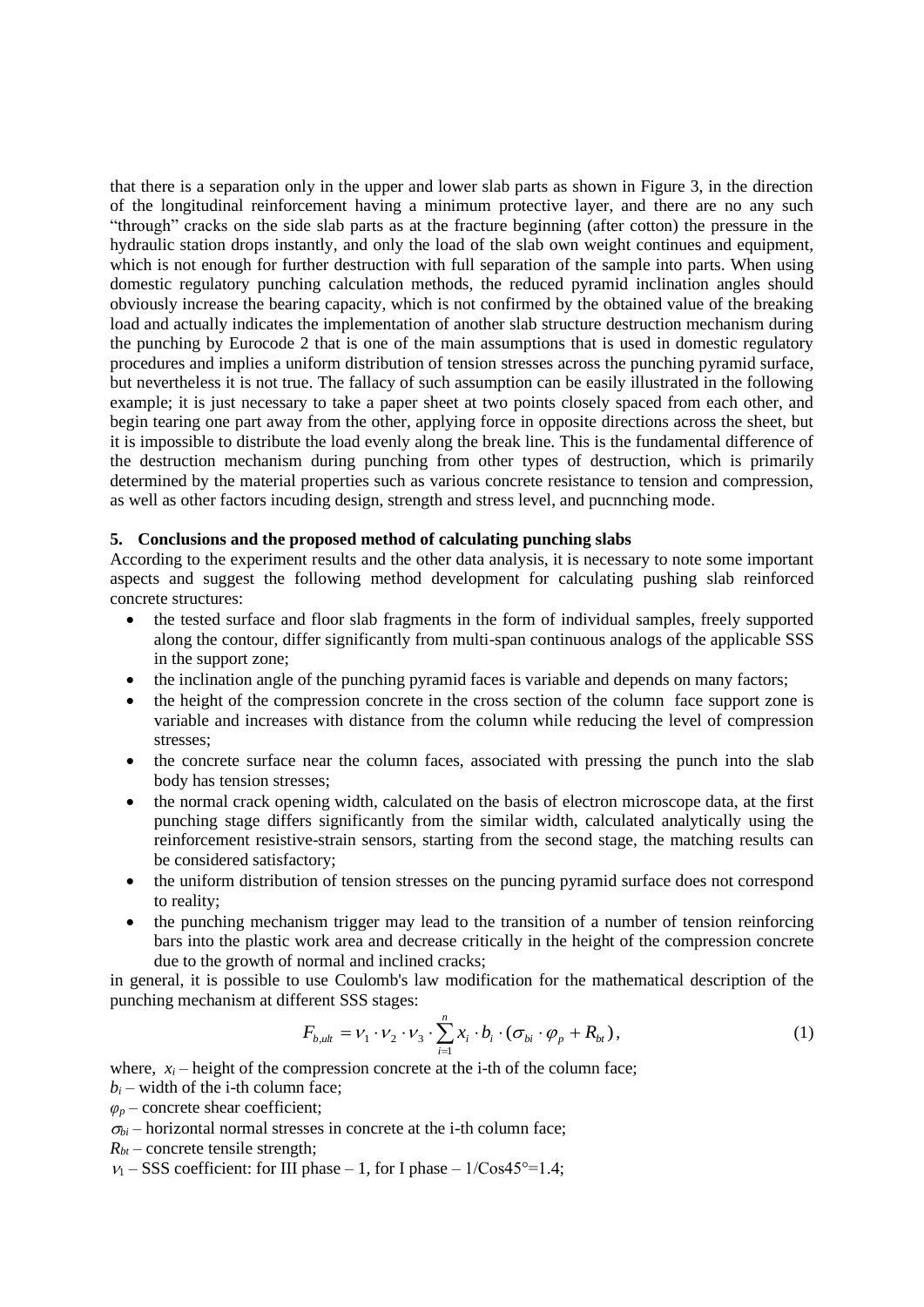$v_2$  – punching coefficient: with static load – 1;

 $v_3$  – coefficient taking into account the constructive solution features: in case of no shear reinforcement – 1.

To calculate the height of the compression concrete  $x_i$  at the i-th column face at SSS stage III, it is recommended to use the following assumption: a change in the height of the compression concrete in cross section is inversely proportional to the torque change:

$$
\mu(b) = 1/M(b),\tag{2}
$$

where,  $\mu$  (*b*) is a coefficient of inverse transformation (maximum torque value to the corresponding minimum height of the compression concrete and vice versa);

 $b$  – slab cross section width in the pushing area,

 $M(b) = A_0 + A_1 \cdot b + A_2 \cdot b^2$  – law of torque variation in the cross section.

To determine the law of the torque variation in the cross section, it is recommended to solve the problem of plate bending in a linear formulation using flat finite elements based on the Kirchoff theory. Further, based on the calculated reduced height of the compression concrete *xred* of the slab cross section in the punching zone and the corresponding reduced inverse transform coefficient *xred*, the height of the compression concrete is calculated in the column dimensions:

$$
x_{col} = k_x \cdot \mu_{col} = \frac{x_{red}}{\mu_{red}} \cdot \sum_{i=1}^{n_c} \frac{\mu(b)_{ci}}{n_c} = \frac{R_s \cdot A_s \cdot \sum_{i=1}^{n_c} \frac{1}{M(b)_{ci} \cdot n_c}}{R_b \cdot b \cdot \sum_{i=1}^{n_b} \frac{1}{M(b)_i \cdot n_b}},
$$
(3)

where, *red*  $r = \frac{r_{red}}{r}$  $k = \frac{x}{x}$  $\mu$  $=\frac{X_{red}}{X_{red}}$  – proportionality coefficient (*const* for *i*-th column face);

 $x_{\text{red}} = R_s \cdot A_s / (R_b \cdot b)$  – reduced height of the compression concrete slab cross-section in the punching zone;

$$
\mu_{\text{red}} = \sum_{i=1}^{n_b} \frac{\mu(b)_i}{n_b} = \sum_{i=1}^{n_b} \frac{1}{M(b)_i \cdot n_b}
$$
 – reduced inverse transform coefficient for slab cross section

in the punching zone;

 $\mu(b)$ <sub>*i*</sub> – inverse transform coefficient in the punching zone;

 $M(b)$ <sub>i</sub> – torque in the i-th final element in the pushing area;

 $n_b$  – the number of finite elements of the slab section in the punching zone,

$$
\mu_{col} = \sum_{i=1}^{n_c} \frac{\mu(b)_{ci}}{n_c} = \sum_{i=1}^{n_c} \frac{1}{M(b)_{ci} \cdot n_c}
$$
 – reduced inverse transform coefficient for the slab cross-section

in the dimensions of the i-th column face;

 $\mu(b)_{ci}$  – coefficient of inverse transformation in the column dimensions;

 $M(b)_{ci}$  – torque in the i-th final element in the column dimensions;

 $n_c$  – the number of finite elements of the slab section in the column dimensions.

As for the tested sample at SSS stage III, the formula (1) transforms to the form, and the bearing concrete punching capacity is:

$$
F_{b,ult} = v_1 \cdot v_2 \cdot v_3 \cdot u \cdot x_{col} \cdot (\sigma_{bi} \cdot \varphi_p + R_{bi}) = 1 \cdot 1 \cdot 1 \cdot 2.0 \cdot 6.8 \cdot (20.2 \cdot 3.7 + 1.62) = 1038.5 \text{ kN}, \quad (1.1)
$$
  
where,  $u = 2.0 \text{ m}$  - the column cross section perimeter;

 $x_{col} = 6.8$  mm – height of the compression concrete at the column faces;

 $\varphi_p = 3.7$  – concrete shear coefficient;

 $\sigma_b = R_b = 20.2$  MPa and  $R_{bt} = 1.62$  MPa – concrete resistance to compression and tension.